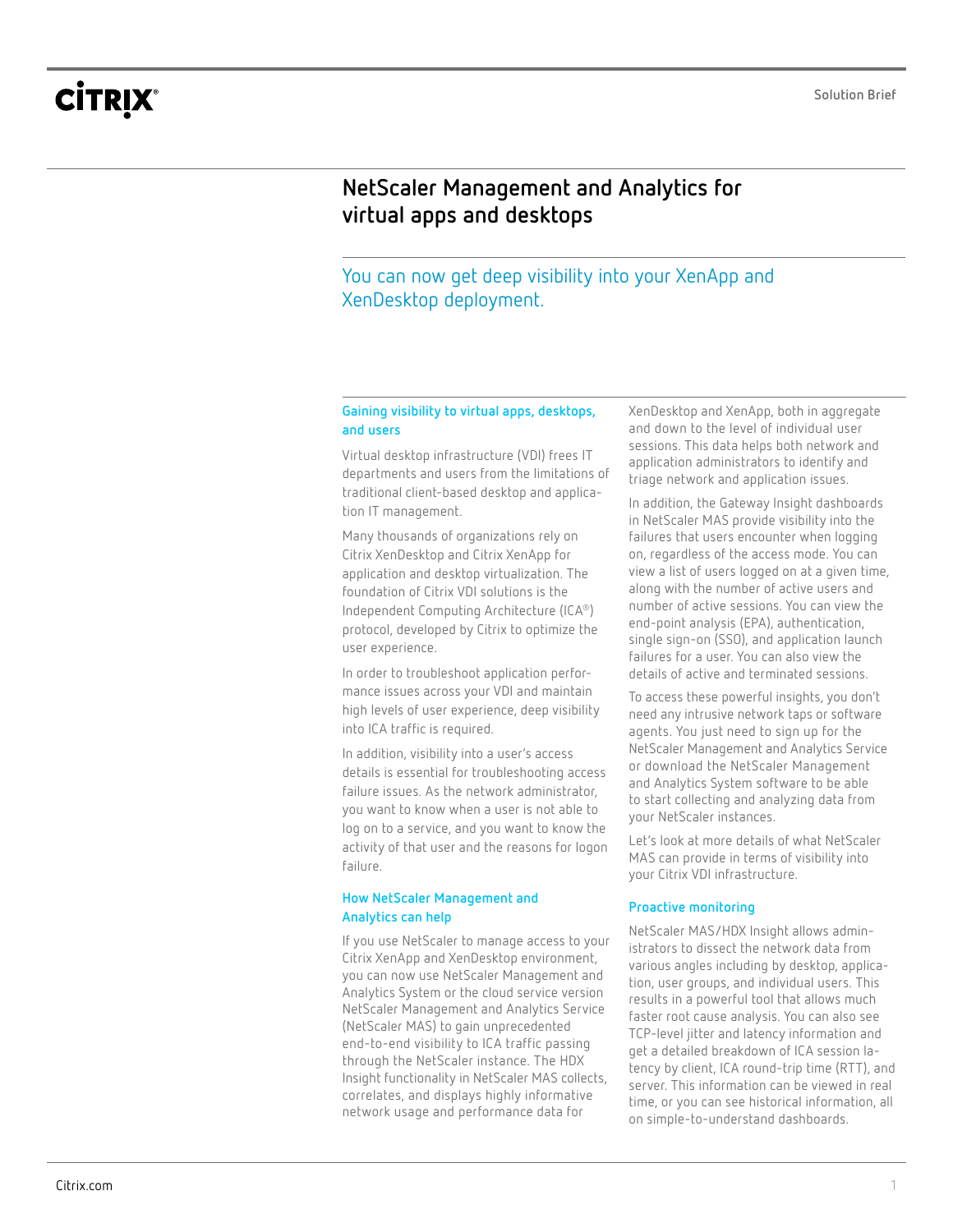NetScaler MAS connects to any NetScaler and HAProxy instances whether they are deployed in your data center, AWS, or Azure. Then, from a single console you can:

- See the status of your applications on a single dashboard and then deep-dive into the details for faster troubleshooting, proactive performance management, and security-threat management.
- Collect data from your on-premises data centers, and from AWS and Azure.
- Map applications to infrastructure, so applications can always be managed end to end.
- Automate provisioning, configuration, SSL certificate management, and logging.
- Integrate with orchestration and management systems.
- Monitor and manage XenDesktop and XenApp VDI traffic, and manage user authentication and end-point issues.
- NetScaler MAS is available both as software to download or as a cloud service

#### **Complete ICA visibility**

Once NetScaler MAS is connected to your inline NetScaler instances, you can detect and dissect ICA connections in order to provide complete visibility into the protocol.

High-level aggregate information with drilldowns to session-level data can be accessed from several different perspectives, including:

- **Users:** Administrators can view a snapshot of the average RTT (or screen lag time), WAN latency, data center latency, and bandwidth consumption across all users over select time periods (e.g., last 5 minutes, hour, day, week, or month). The same screen can also be used to view top users by a range of attributes (e.g., number of apps/desktops launched, bandwidth consumed, latency, and number of active apps/desktops) or search for individual users.
- **Applications:** In addition to the aggregate bandwidth being consumed by all hosted applications, this view provides an app-byapp breakdown that includes the number of active sessions and apps, total count of sessions and apps launched, and launch duration across select time periods.
- **Desktops:** In addition to total bandwidth being consumed by all hosted desktops, admins get a breakdown by user that includes the number of active sessions and desktops, session duration, bandwidth utilization, RTT, data center latency, and WAN latency.
- **Gateways:** The aggregate or summary data for this view is based on the traffic transiting each individual instance of NetScaler/ NetScaler Gateway (or CloudBridge) and provides a way to compare performance across locations.

NetScaler MAS is also the only solution that reliably dissects the ICA protocol to provide granular details of what's going on in each virtual channel level.

#### **Powerful reports**

HDX Insight provides the following reports both in historical and real-time views:

• Top Users by number of apps/desktop launched, bandwidth consumed, client device information, app launch count, active sessions, active desktops, and latency

- Top Desktops (per specific time frame such as daily, weekly, monthly, or a custom range) across all XenApp/XenDesktop users by total number of launches, established sessions, uptime, and session latency
- Top Apps (per specific time frame such as daily, weekly, monthly, or a custom range) across all XenApp users, by uptime and total number of launches

#### **Visibility to user access issues**

Gaining visibility into a user's access details is essential for troubleshooting access failure issues. As the network administrator, you want to know when a user is not able to log on to their desktop or applications, and identify the reasons for logon failure, ideally before the user starts to complain. Gateway Insight in NetScaler MAS provides visibility into the failures that users encounter when logging on, regardless of the access mode. You can view a list of users logged on at a given time, along with the number of active users, number of active sessions, and bytes consumed and licenses used by all users at any given time. You can view the EPA, authentication, SSO, and application launch failures for a user. You can also view the details of active and terminated sessions for a user.

Even better, NetScaler MAS also provides visibility into the reasons for application launch failure for virtual applications. This enhances your ability to troubleshoot any kind of logon or application launch failure issue. You can view the number of applications launched, number of total and active sessions, and the number of total bytes and bandwidth consumed by the applications. You can view details of the users, sessions, bandwidth, and launch errors for an application.

#### **Simple cost-effective deployment**

Unlike other solutions that have multiple touch points and require a complex configuration of network taps or intrusive agent software, NetScaler MAS provides end-to-end visibility with little more than an organization's existing footprint of NetScaler ADCs, NetScaler Gateways, or SD-WAN instances. The required instrumentation is already a part of those solutions; it only needs to be turned on and configured with NetScaler MAS.

NetScaler MAS is available either as a cloud service or as software for download.